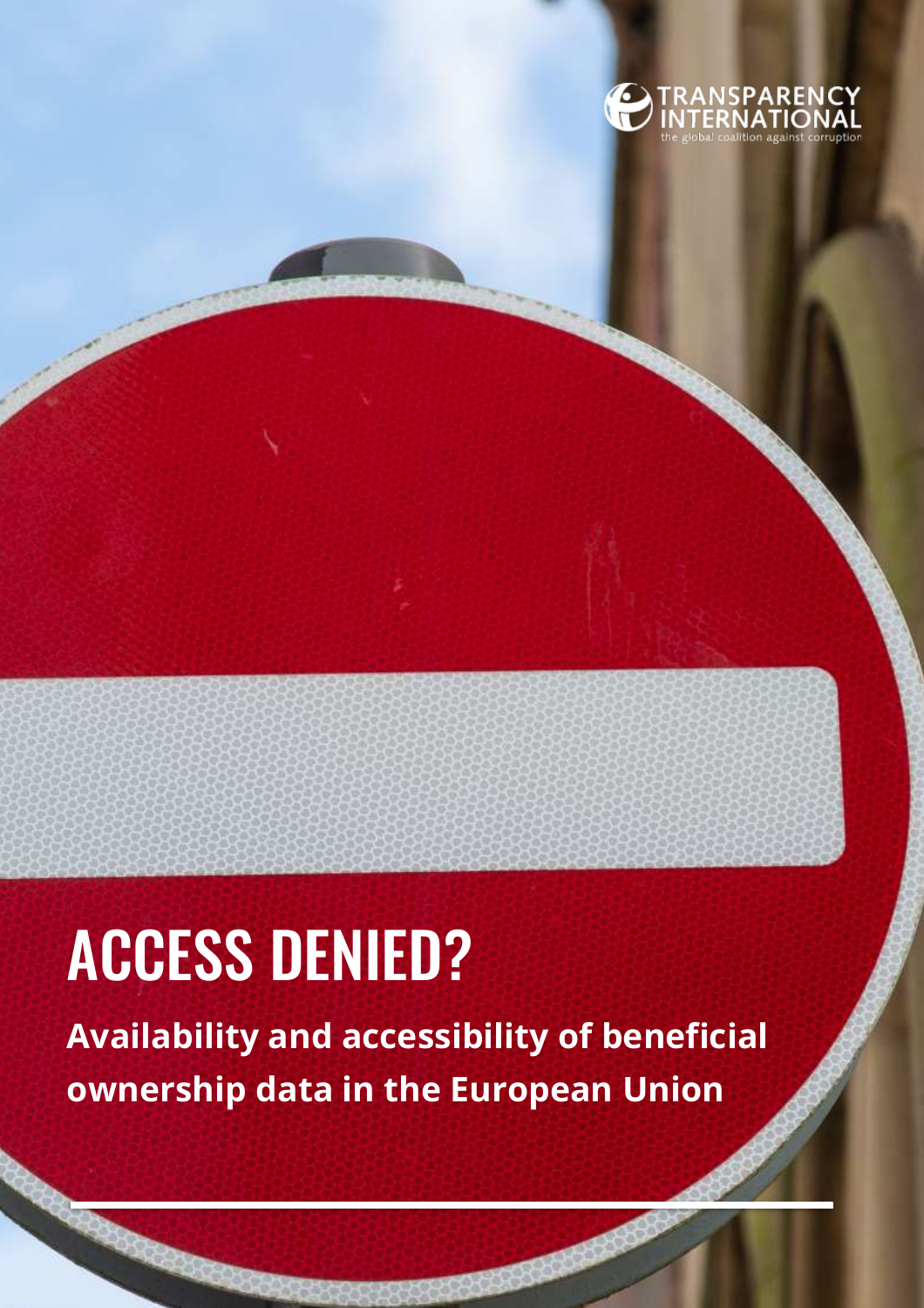Transparency International is a global movement with one vision: a world in which government, business, civil society and the daily lives of people are free of corruption. With more than 100 chapters worldwide and an international secretariat in Berlin, we are leading the fight against corruption to turn this vision into reality.

### **www.transparency.org**

### **Access denied?**

#### **Availability and accessibility of beneficial ownership data in the European Union**

Authors: Adriana Fraiha Granjo and Maíra Martini

Contributors: Aram Khaghaghordyan, Daphne Caruana Galizia Foundation, Netzwerk Steuergerechtigkeit Deutschland and Transparency International chapters in Austria, Belgium, Czech Republic, Estonia, Finland, France, Germany, Greece, Hungary, Italy, Ireland, Latvia, Lithuania, Netherlands, Portugal, Romania, Slovakia, Slovenia, Spain and Sweden

Cover: Graeme Lamb on Shutterstock

Every effort has been made to verify the accuracy of the information contained in this report. All information was believed to be correct as of 16 May 2021. Nevertheless, Transparency International cannot accept responsibility for the consequences of its use for other purposes or in other contexts.

ISBN: 978-3-96076-178-5

2021 Transparency International. Except where otherwise noted, this work is licensed under CC BY-ND 4.0 DE. Quotation permitted. Please contact Transparency International – [copyright@transparency.org](mailto:copyright@transparency.org) – regarding derivatives requests.

⊚⊙⊝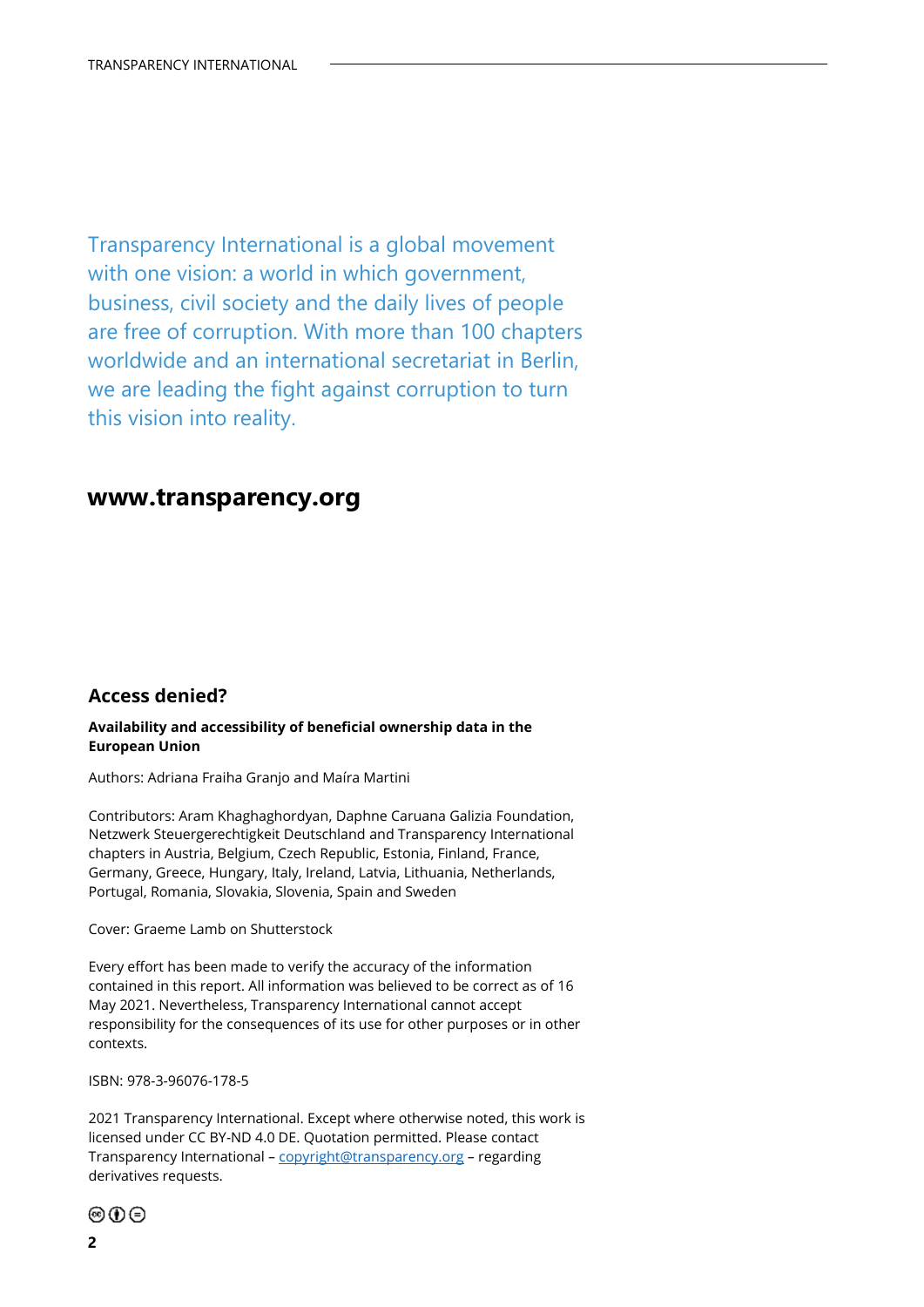## BENEFICIAL OWNERSHIP TRANSPARENCY IN THE EU

That anonymous companies are the vehicle of choice for the corrupt and criminals is no longer a secret.

Almost on a weekly basis, journalists uncover – often thanks to whistleblowers – new cases of kleptocratic abuse of anonymous companies. And because they cannot identify the real individuals behind the companies that are used and abused to commit financial crime, law enforcement agencies and other competent authorities around the world have been facing significant challenges<sup>1</sup> in investigating and countering cross-border corruption, money laundering, environmental crimes and even human trafficking.

The European Union (EU) was among the first to take serious steps aimed at improving transparency in company ownership. Most notably, in 2015, the 4th EU Anti-Money Laundering Directive (AMLD) required countries to establish beneficial ownership registers. In 2018, in response to scandals such as the Panama Papers and Paradise Papers, the EU approved the 5th EU AMLD, which contained further measures for enhancing the ability of competent authorities – both inside and outside the EU – to detect and investigate money laundering and financial crime.

The 5th EU AMLD, however, does more than that. Recognising that transparency can be a powerful

deterrent, it also sets measures for preventing money laundering and financial crimes. What is more, by recognising the importance of public scrutiny of company and beneficial ownership data to preserving trust in the integrity of business transactions and of the financial system, it requires countries to open up their beneficial ownership registers to all members of the public.

Three years after its adoption and more than a year after the deadline for transposing key measures at the national level, Transparency International is taking stock of whether countries across the EU have implemented measures to improve transparency in company ownership. We have assessed, in particular, whether the spirit of the law has been respected. Above all, we analysed the accessibility of public beneficial ownership registers across Member States.

The level of compliance of BO identification obligations by companies; the quality, adequacy and accuracy of the data; as well as the accessibility by competent authorities and the extent to which they have immediate and unfiltered access to the register will be subject of next analyses.

**3**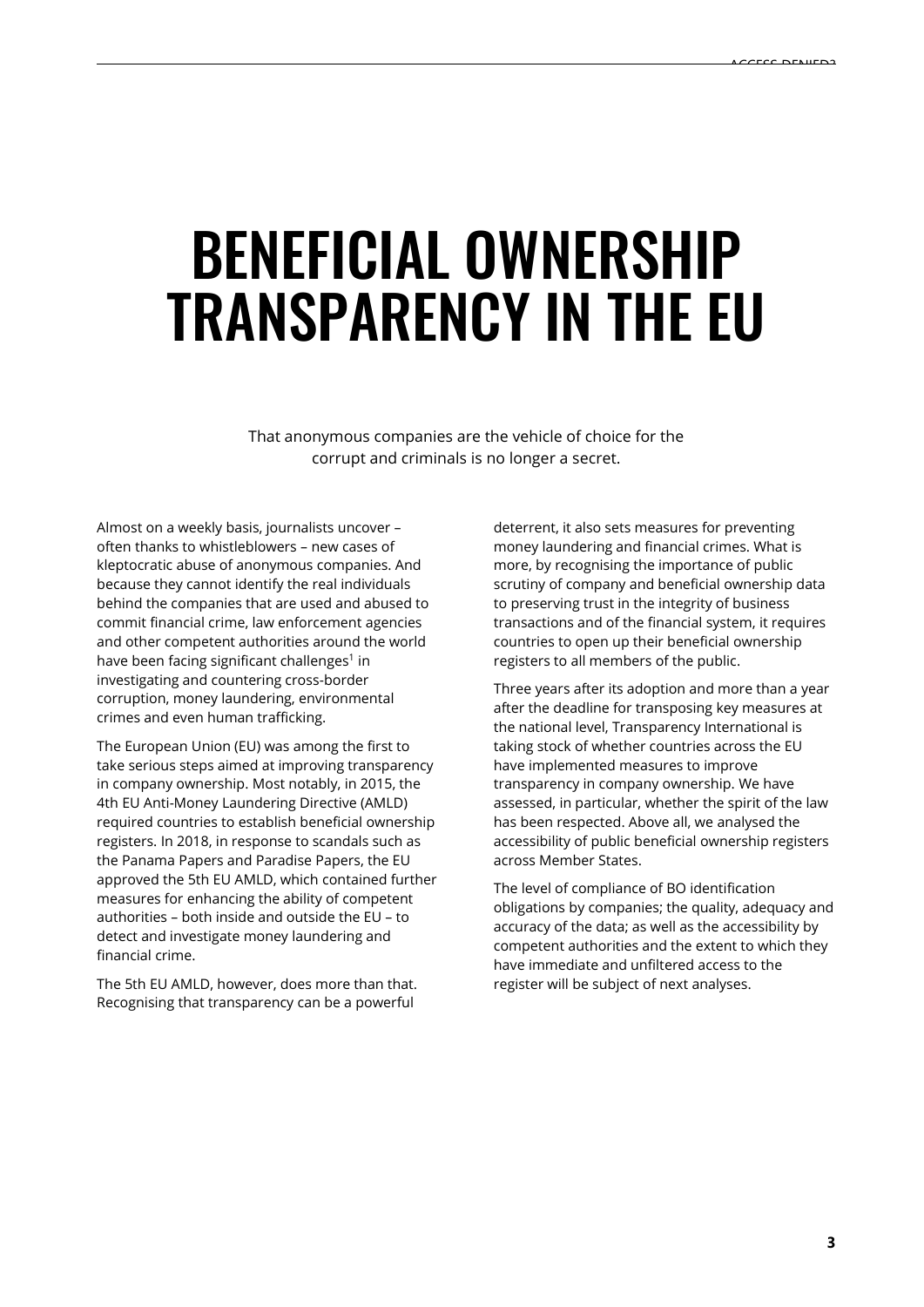### **EU's anti-money laundering**

### **framework**

Member States are currently required to ensure that corporate and other legal entities incorporated within their territories obtain and hold adequate, accurate and current information on beneficial owners of these entities. Countries are expected to establish central, public registers of beneficial owners of corporate and other legal entities. These registers should be available to, at a minimum:

- + competent authorities (tax agency and authorities tasked to investigate money laundering) and Financial Intelligence Units (FIUs), without any restriction
- + obliged entities, including financial institutions and other professionals such as lawyers, accountants, and real estate agents
- + any member of the general public

Member States are expected to collect a set of information on the beneficial owner but, in order to strike a balance between privacy rights and public interest, they need to make only a subset of that information available to the public. At a minimum, the public should have access to the name, the month and year of birth and the country of residence and nationality of the beneficial owner as well as the nature and extent of the beneficial interest held.

The Directive leaves at the discretion of each Member State to determine whether online registration and the payment of a fee will be required for the public and obliged entities to access the information.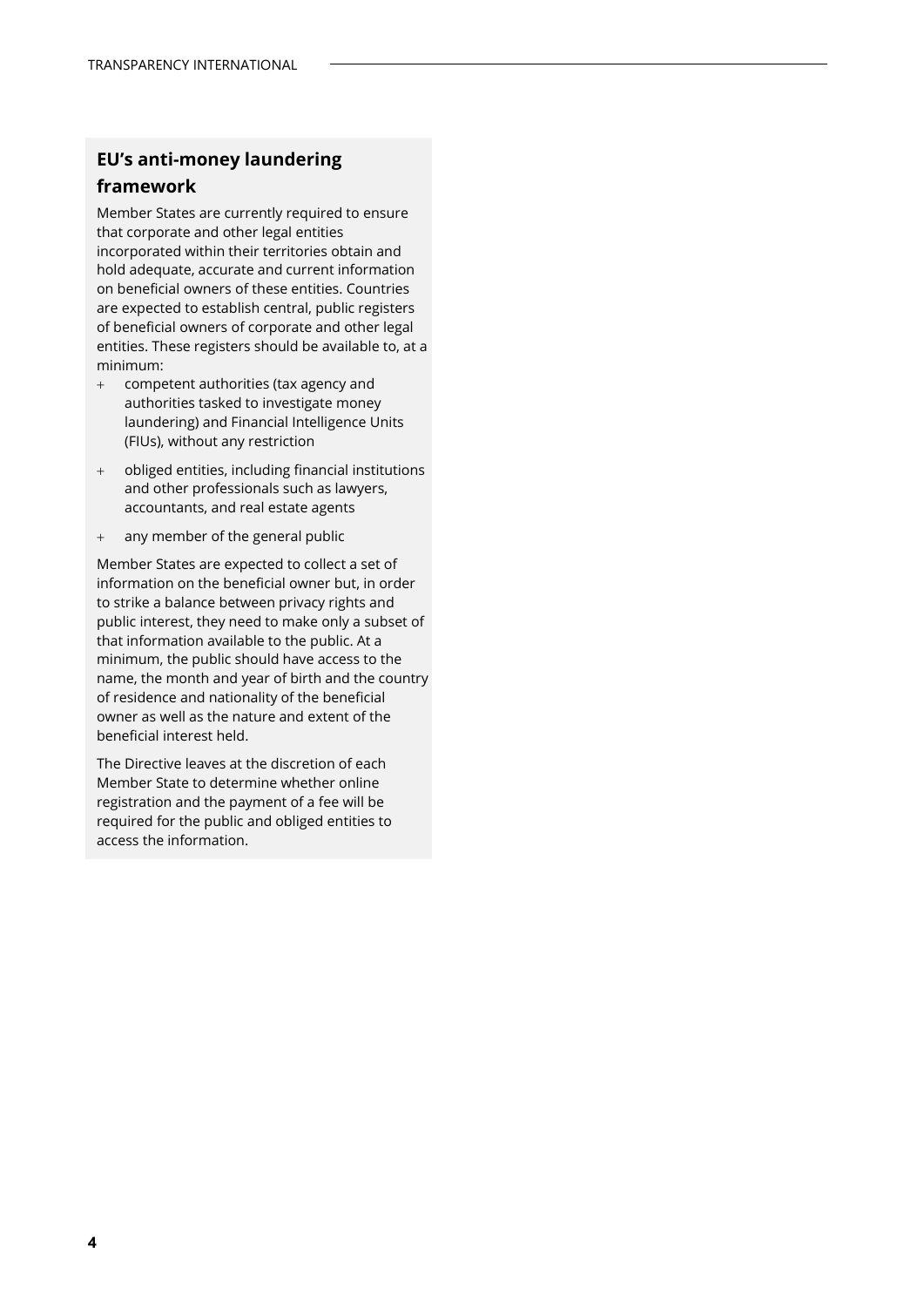## ARE PUBLIC REGISTERS IN PLACE?

By January 2020, all EU members should have established public beneficial ownership registers. Our analysis, however, shows that this is not the case. More than a year after the transposition deadline, nine countries still do not have public beneficial ownership registers.

The great majority of countries across the Union (24 out of 27) have at least a private central beneficial ownership information register in place. This was a requirement under the 4th EU AMLD, which Member States should have complied with by 26 June 2017.

The only three countries that have not yet established any type of beneficial ownership registers are Hungary**<sup>2</sup>**, Italy and Lithuania**<sup>3</sup>**.

Non-compliance with EU rules becomes much greater, however, if we look at whether EU countries have established public beneficial ownership registers. Six countries – Cyprus, Czech Republic, Finland, Greece, Romania and Spain – have failed to comply with the January 2020 deadline and have not yet opened up their registers to the public. In most of them, access to the data can still be granted to the media or civil society if they proved they have a legitimate interest.

- The government of Cyprus has announced that their public register will not be in place until the end of 2021.**<sup>4</sup>**
- In Czech Republic, the government announced the register will be made available to the public in June 2021.
- In Finland, the company register includes a mention on whether information on beneficial owners has been recorded by a given company, but the public cannot access any details, not even the name of the beneficial owner.
- In Greece, the register should have been operational as of March 2020, but the country has successively postponed its implementation due to the COVID-19 pandemic.
- In Spain, delays to transpose the EU directive through the legislative process led to the enactment of a royal decree in the end of April 2021. Among other things, the decree establishes a public beneficial ownership register, but its implementation will take at least another six months as further regulation is pending.**<sup>5</sup>**

### **More than a year after the EU AMLD transposition deadline, nine EU countries still do not have public beneficial ownership registers in place.**

In Germany, there is no comprehensive central beneficial ownership register. The Transparency Register (Transparenzregister) contains beneficial ownership records for companies only if such information is not already included in other company registers. If those registers do not contain beneficial ownership information, an entry in the Transparency Register is mandatory. In practice, however, the fact that these registers are not fully integrated makes it almost impossible to verify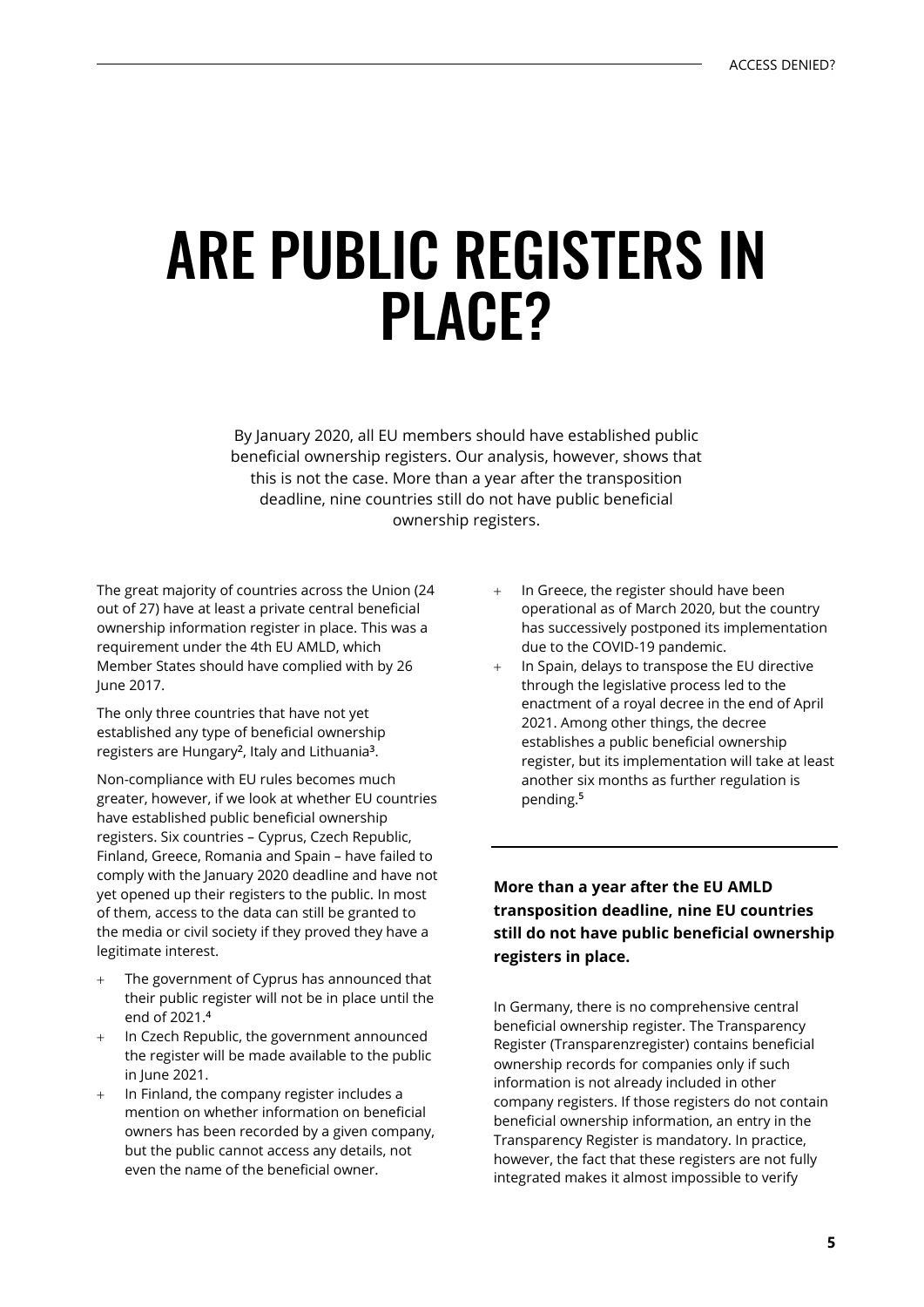whether companies that should be disclosing their beneficial owners to the Transparency Register. The government has proposed a reform, which is

pending parliamentary approval and would require all companies to register their beneficial owners with the Transparency Register.**6**

## **BENEFICIAL OWNERSHIP REGISTERS ACROSS THE EUROPEAN UNION**

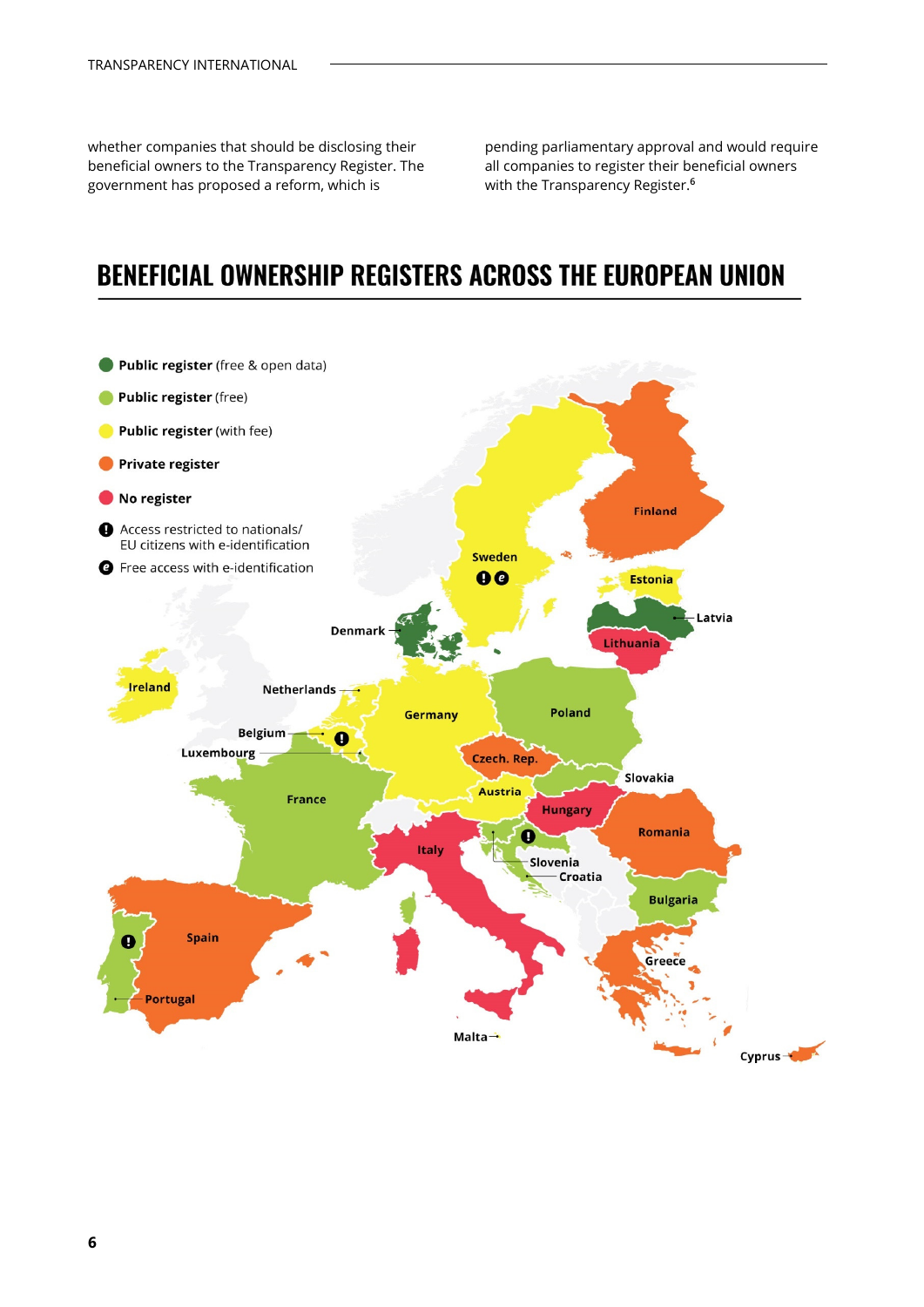## DOES PUBLIC ACCESS REALLY MEAN PUBLIC ACCESS?

Despite EU provisions that stress the importance of granting access to beneficial ownership information to both domestic and foreign competent authorities, as well as members of the public, what we find is that access may be restricted – even in countries that have public central registers in place.

Countries have set up complex registration systems that often require a digital identification document – from that country or another EU country on its list of countries with an approved electronic identification system, limiting the ability of foreign authorities as well as the public to seek and receive information on real company ownership.

Online registration to consult the register is a requirement in eight of the 18 countries that have public beneficial ownership registers. Out of those, in four (Belgium, Croatia, Portugal and Sweden) access is restricted to nationals and to citizens from a handful of other EU countries, meaning members of the general public outside these jurisdictions cannot access the information.

This not only goes against the text and spirit of the EU Directive, but it also against national law, in some cases. In Croatia, for example, the 2019 amendment of the Anti-Money Laundering and Terrorist Financial Law, which mandated the creation of the register in the country, grants access to data to both domestic and foreign natural and legal persons. In reality, however, access to the register requires eidentification from users, which is only available for Croatians and citizens of eight other EU countries.

In Belgium, access to the register is limited only to Belgian citizens or foreign citizens who possess a Belgian tax identification number.**<sup>7</sup>**

In some of the other ten countries where registration is not required to look up companies' beneficial owners in the register, users may still be asked to register and pay a fee to download documents, obtain extracts or get more detailed information, like historical ownership data.

### **How easy is to find a company's beneficial owner?**

Access to the information is also restricted by the functionalities of the register and how information can be searched.

Only in Denmark and Latvia the information in the register is available as structured data and in a machine-readable format, allowing the public to download the whole dataset.

In all other countries, users need to search by company name or by the name of the beneficial owner.

In the Danish register, which has by far the most advanced functionalities, it is possible to search by company (exact or parts of the name) and by beneficial owner. The register also allows users to easily check all companies controlled by the same beneficial owner as well as all companies registered at a given address.

However, we found several other hurdles when it comes to functionalities.

Only in five countries it is possible to search by both company name and the name of a beneficial owner.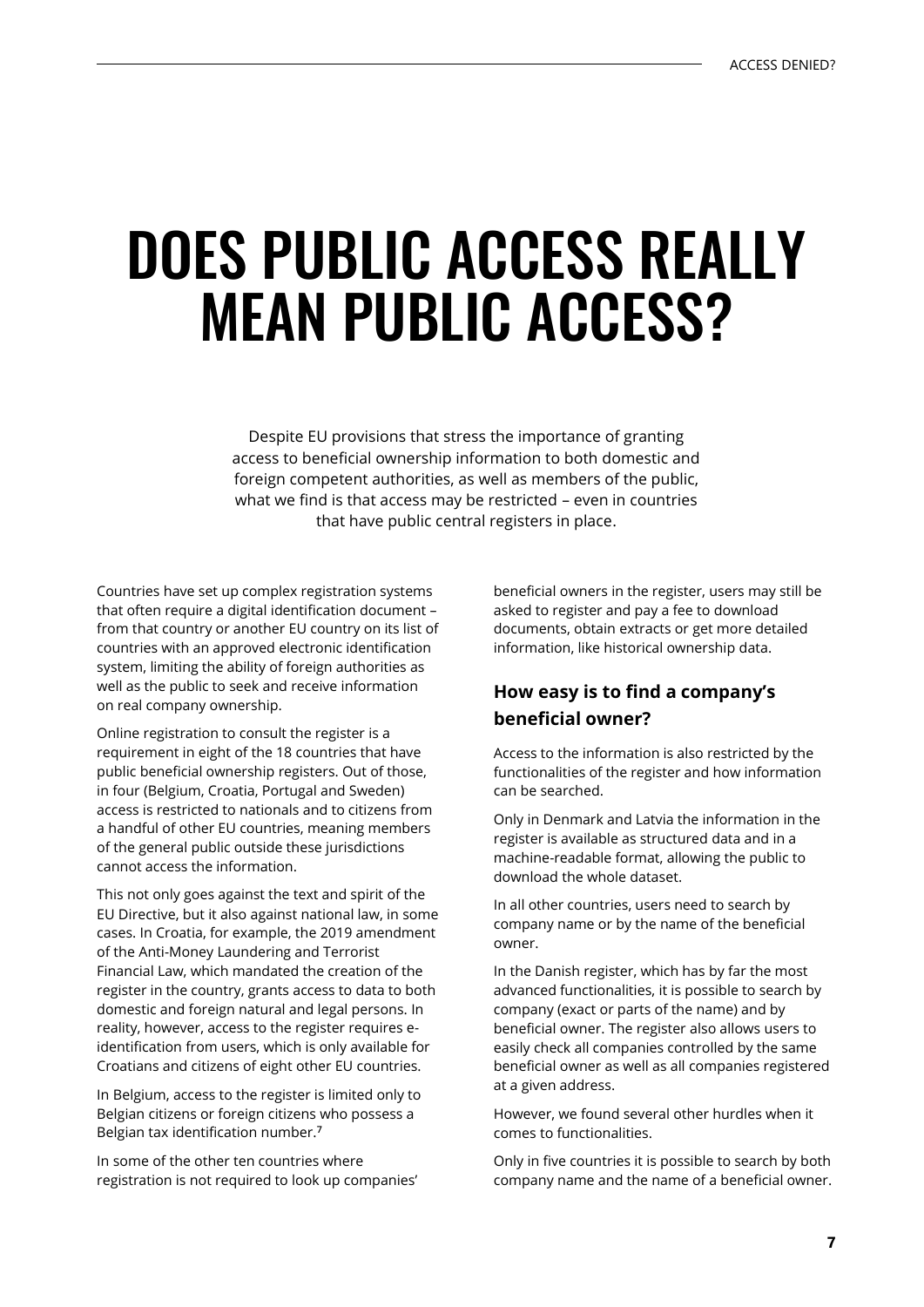### **TABLE 1. ACCESSIBILITY CHARACTERISTICS OF EU BENEFICIAL OWNERSHIP REGISTERS**

| Country           | Central<br>BO         | <b>Public</b><br><b>BO</b><br>register register | Online<br>registration<br>or e-identi-<br>fication | <b>Access</b><br>restricted<br>to nationals/<br><b>EU citizens</b> | Fees                                      | Search by<br>legal entity<br>or beneficial<br>owner | <b>Further</b><br>requirements<br>to users                                                                                                                       | Register                                                                         |
|-------------------|-----------------------|-------------------------------------------------|----------------------------------------------------|--------------------------------------------------------------------|-------------------------------------------|-----------------------------------------------------|------------------------------------------------------------------------------------------------------------------------------------------------------------------|----------------------------------------------------------------------------------|
| Austria           |                       |                                                 | <b>Yes</b>                                         | <b>No</b>                                                          | <b>Yes</b><br>€3.00                       | Legal<br>entity                                     | Exact spelling of the name<br>of legal entities                                                                                                                  | <b>WiEReG</b>                                                                    |
| Belgium           |                       |                                                 | <b>Yes</b>                                         | <b>Yes</b>                                                         | <b>Yes</b><br>€1.50                       | Legal<br>entity                                     | Legal entity's number or name.<br>Only Belgian citizens or foreign<br>citizens that possess a Belgian<br>tax identification number can<br>log in to the register | <b>UBO</b><br>Register                                                           |
| <b>Bulgaria</b>   |                       |                                                 | <b>No</b>                                          | <b>No</b>                                                          | <b>No</b>                                 | <b>Both</b>                                         | Search only available in<br>Cyrilic. Access to documents<br>is only possible with an<br>e-identification                                                         | Commercial<br><b>Register and</b><br>Register of<br>non-profit<br>legal entities |
| Croatia           |                       |                                                 | <b>Yes</b>                                         | <b>Yes</b>                                                         | No                                        | Legal<br>entity                                     | None                                                                                                                                                             | <b>Registra</b><br>stvarnih<br>vlasnika                                          |
| Cyprus            | $\checkmark$          | $\boldsymbol{\Omega}$                           |                                                    |                                                                    |                                           |                                                     |                                                                                                                                                                  |                                                                                  |
| Czech<br>Republic |                       | $\boldsymbol{\Omega}$                           |                                                    |                                                                    |                                           |                                                     |                                                                                                                                                                  |                                                                                  |
| Denmark           |                       |                                                 | <b>No</b>                                          | <b>No</b>                                                          | <b>No</b><br>Available<br>as open<br>data | <b>Both</b>                                         | None                                                                                                                                                             | <b>CVR on Virk</b>                                                               |
| Estonia           |                       |                                                 | <b>No</b>                                          | <b>No</b>                                                          | <b>Yes</b><br>€1.00                       | Legal<br>entity                                     | None                                                                                                                                                             | e-äriregister                                                                    |
| Finland           |                       |                                                 |                                                    |                                                                    |                                           |                                                     |                                                                                                                                                                  |                                                                                  |
| France            |                       |                                                 | <b>No</b>                                          | <b>No</b>                                                          | <b>No</b>                                 | Both                                                | None                                                                                                                                                             | inpi                                                                             |
| Germany           |                       |                                                 | <b>Yes</b>                                         | <b>No</b>                                                          | <b>Yes</b><br>€1.96                       | Legal<br>entity                                     | The user needs to request the<br>information and approval is not<br>always immediate                                                                             | Transparenz-<br>register                                                         |
| Greece            | $\blacktriangledown$  | $\boldsymbol{\Omega}$                           |                                                    |                                                                    |                                           |                                                     |                                                                                                                                                                  |                                                                                  |
| Hungary           | $\boldsymbol{\Omega}$ |                                                 |                                                    |                                                                    |                                           |                                                     |                                                                                                                                                                  |                                                                                  |
| Ireland           |                       | $\boldsymbol{\mathcal{G}}$                      | <b>Yes</b>                                         | <b>No</b>                                                          | <b>Yes</b><br>€2.50                       | Legal<br>entity                                     | None                                                                                                                                                             | <b>RBO</b>                                                                       |
| Italy             | $\boldsymbol{\Omega}$ |                                                 |                                                    |                                                                    |                                           |                                                     |                                                                                                                                                                  |                                                                                  |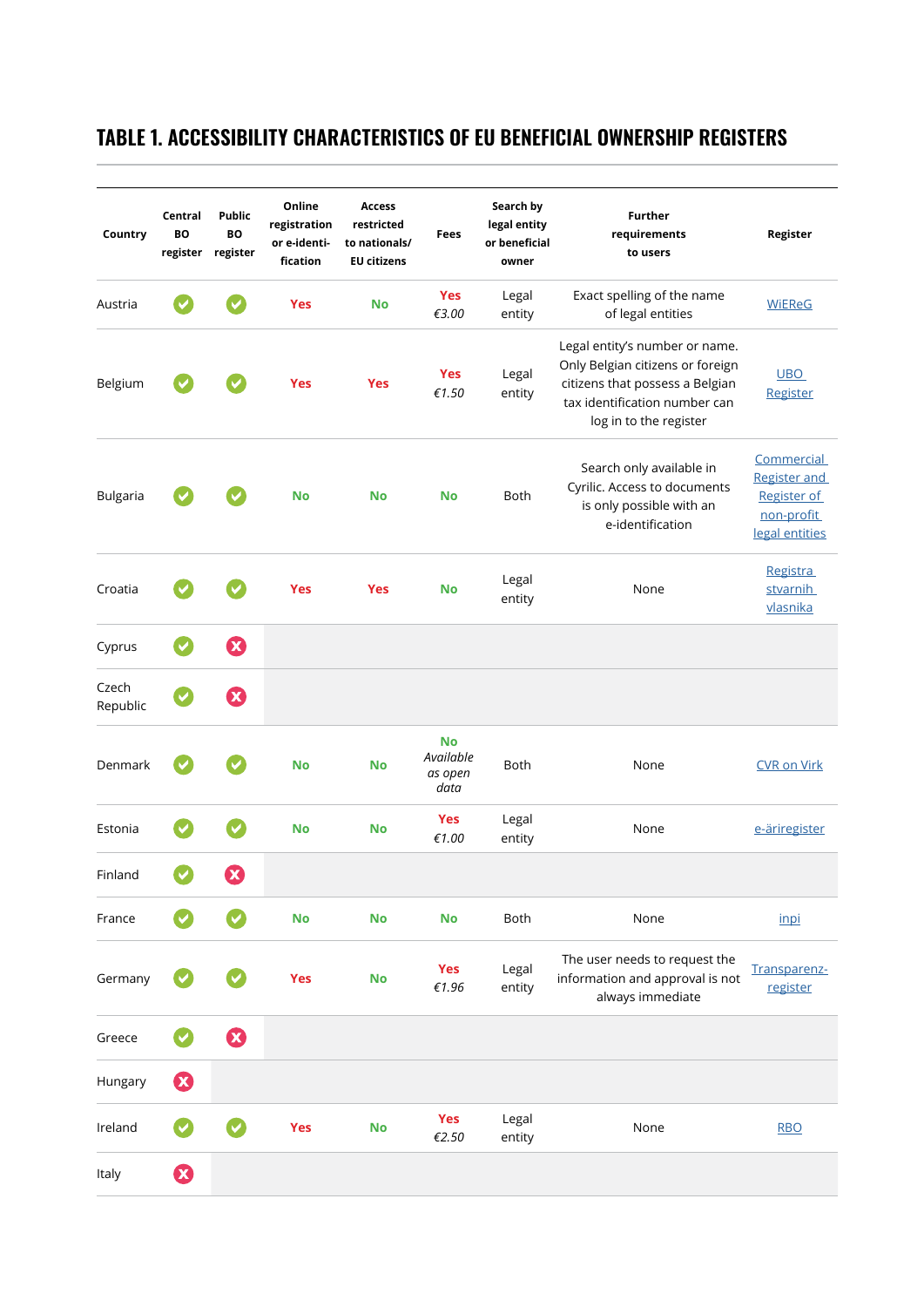| Latvia           |                       |                       | <b>No</b>                                           | <b>No</b>               | <b>No</b><br>Available<br>as open<br>data | Legal<br>entity | Access to historical ownership<br>data requires registration                                                                                                                                                                                                                                                                                                                                                                  | <b>Latvijas</b><br><b>Republikas</b><br><b>Uzņēmumu</b><br>registrs |
|------------------|-----------------------|-----------------------|-----------------------------------------------------|-------------------------|-------------------------------------------|-----------------|-------------------------------------------------------------------------------------------------------------------------------------------------------------------------------------------------------------------------------------------------------------------------------------------------------------------------------------------------------------------------------------------------------------------------------|---------------------------------------------------------------------|
| Lithuania        | $\boldsymbol{\Omega}$ |                       |                                                     |                         |                                           |                 |                                                                                                                                                                                                                                                                                                                                                                                                                               |                                                                     |
| Luxem-<br>bourg  |                       |                       | <b>No</b><br>login as<br>anonymous<br>user possible | <b>No</b>               | <b>No</b>                                 | Legal<br>entity | None                                                                                                                                                                                                                                                                                                                                                                                                                          | <b>RBE</b>                                                          |
| Malta            |                       |                       | <b>No</b>                                           | <b>No</b>               | <b>Yes</b><br>€5.00                       | <b>Both</b>     | When searching by person, the<br>ID number, name and surname<br>of the BO are necessary                                                                                                                                                                                                                                                                                                                                       | <b>MBR</b>                                                          |
| Nether-<br>lands |                       |                       | <b>Yes</b>                                          | <b>No</b>               | <b>Yes</b><br>€2.50                       | Legal<br>entity | None                                                                                                                                                                                                                                                                                                                                                                                                                          | <b>KVK</b>                                                          |
| Poland           |                       |                       | <b>No</b>                                           | <b>No</b>               | <b>No</b>                                 | <b>Both</b>     | Either the company's tax<br>identification number, or<br>the beneficiary's personal<br>identification number                                                                                                                                                                                                                                                                                                                  | Centralny<br>Rejestr Bene<br>ficjentów<br>Rzeczy-<br>wistych        |
| Portugal         |                       |                       | <b>Yes</b>                                          | <b>Yes</b>              | <b>No</b>                                 | Legal<br>entity | Companies' tax identification<br>number and the 'motivation'<br>of every data request                                                                                                                                                                                                                                                                                                                                         | <b>Registo</b><br>Central do<br><b>Beneficiário</b><br>Efetivo      |
| Romania          | $\blacktriangledown$  | $\boldsymbol{\Omega}$ |                                                     |                         |                                           |                 |                                                                                                                                                                                                                                                                                                                                                                                                                               |                                                                     |
| Slovakia         |                       |                       | <b>No</b><br>login as<br>anonymous<br>user possible | <b>No</b>               | <b>No</b>                                 | Legal<br>entity | None                                                                                                                                                                                                                                                                                                                                                                                                                          | <b>RPO</b>                                                          |
| Slovenia         |                       |                       | No<br>login as<br>anonymous<br>user possible        | <b>No</b>               | No                                        | Legal<br>entity | None                                                                                                                                                                                                                                                                                                                                                                                                                          | eRDI                                                                |
| Spain            | $\checkmark$          | $\boldsymbol{\Omega}$ |                                                     |                         |                                           |                 |                                                                                                                                                                                                                                                                                                                                                                                                                               |                                                                     |
| Sweden           |                       |                       | <b>Yes</b>                                          | <b>Yes</b><br><b>No</b> | <b>No</b><br><b>Yes</b><br>€27.00         | Both            | Information is available for free<br>for users with an approved<br>e-identification (only a few<br>countries accepted). In this<br>case the exact spelling of the<br>name of the company or the<br>company's registration number<br>is required. Upon the payment<br>of a fee, the information<br>can be accessed without the<br>e-identification. When searching<br>for BO, a personal identification<br>number is required. | <b>Bolagsverket</b>                                                 |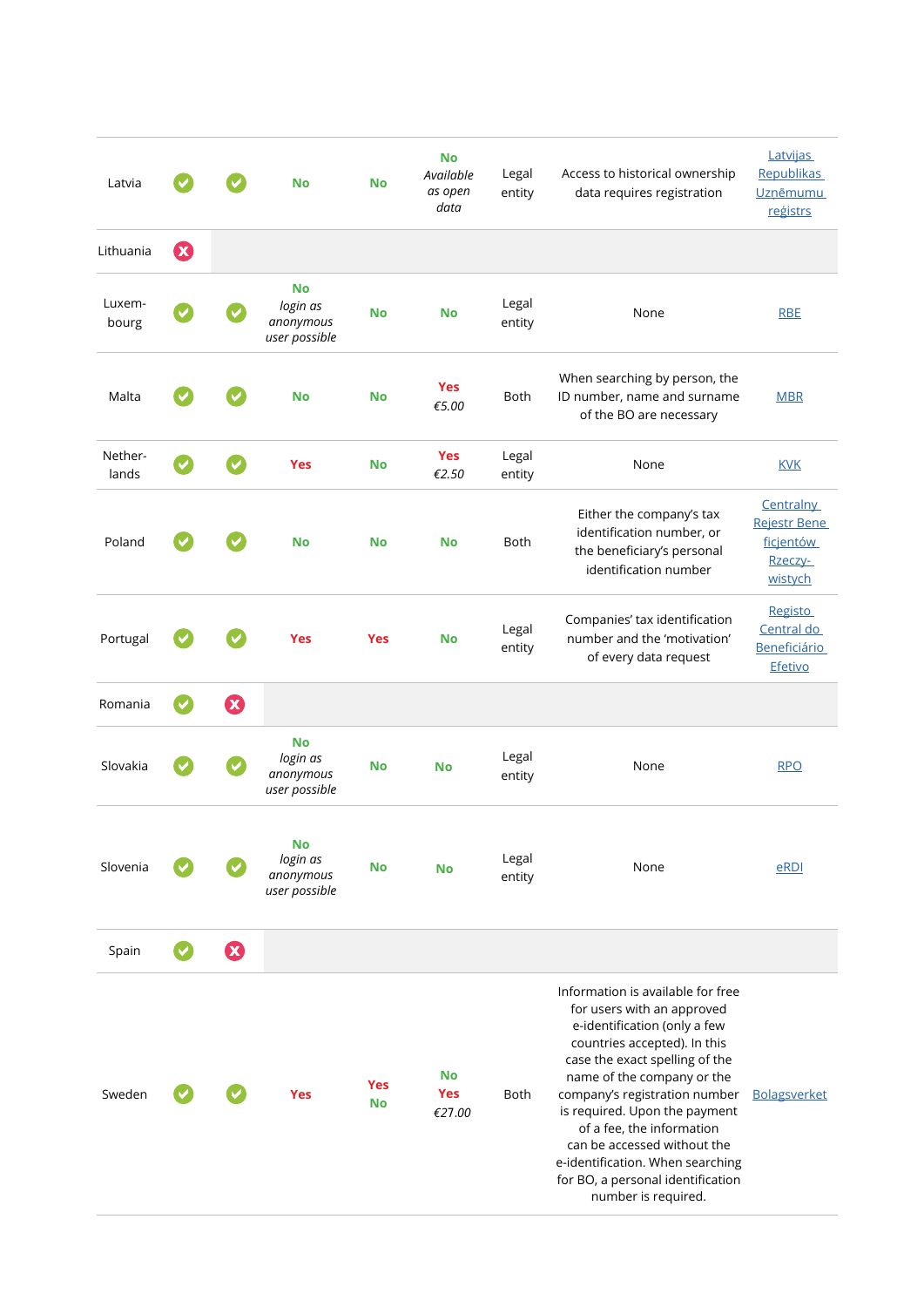But restrictions would include, for example, requiring the exact spelling of the name of the company as entered in the register (rather than parts of the name or the companies' fantasy/trade names) like in Sweden, the company's tax identification number in Poland or the beneficial owner's personal identification number like in Malta, Poland and also in Sweden. **<sup>8</sup>** In Bulgaria, it is possible to search by company and beneficial owner by only in Cyrilic.

In most countries search is only possible by company name. Other obstacles that apply, in addition to knowing the exact company name as entered in the register (Austria) and the company tax or registration number, include the requirement to provide "motivation" for each request (Portugal).

### **What type of information is available?**

In most countries that have already set up public registers, the core set of information as required by the EU AMLD is usually available to the public, including:

- + name of the beneficial owner
- + month and year of birth
- + country of residence
- nationality of the beneficial owner
- + nature of interest held by the beneficial owner
- + extent of the interest held by the beneficial owner

In the case of nature and extent, there is usually an explanation if interests are held directly or indirectly, exercised through the ownership of shares, voting power, right to profits or distribution of assets, or other forms of indirect control. In some cases, when control is exercised through another legal entity, information about the legal entity is also available (Bulgaria and Malta).

But not all countries currently make available the core set of information required by the EU AMLD. In Slovakia**<sup>9</sup>** , the nature and extent of the interest held by the beneficial owner is not available. In Estonia, for example, there is only information if the interest is held directly or indirectly, but no details about the extent. In Slovenia, the extent of interest is only available in ranges (e.g., more than 25 per cent and less than 50 per cent), and the date of birth and citizenship of beneficial owners are not public. A 2020 amendment to the anti-money laundering requires the publication of the date of birth and nationality of the beneficial owner, among other

information**<sup>10</sup>**, but changes do not seem to have been implemented yet.

Some countries have opted for making additional information available to the public. These usually include the date on which each natural person was entered into the register as a beneficial owner, address and birthplace.

### **How expensive is to access information?**

In seven of the 18 countries that currently have public beneficial ownership registers, accessing this information is only possible upon the payment of a fee (Austria, Belgium, Estonia, Germany, Ireland, Malta, the Netherlands**<sup>11</sup>**). The costs vary from €1,00 to €5,00 Euros per file. In some countries it is possible to retrieve information for free, but accessing some types of data or documents and obtaining an extract would require the payment of a fee that can be higher, like in the case of Sweden, where getting a beneficial ownership certificate costs €27.

While charging a fee does not go against provisions of the EU AMLD, in practice it significantly restricts the ability of civil society and the media to analyse the data – either to spot inaccuracies, to identify conflicts of interest and wrongdoing and do further research that can be used to identify gaps and inaccuracies and provide recommendations to strengthen the register.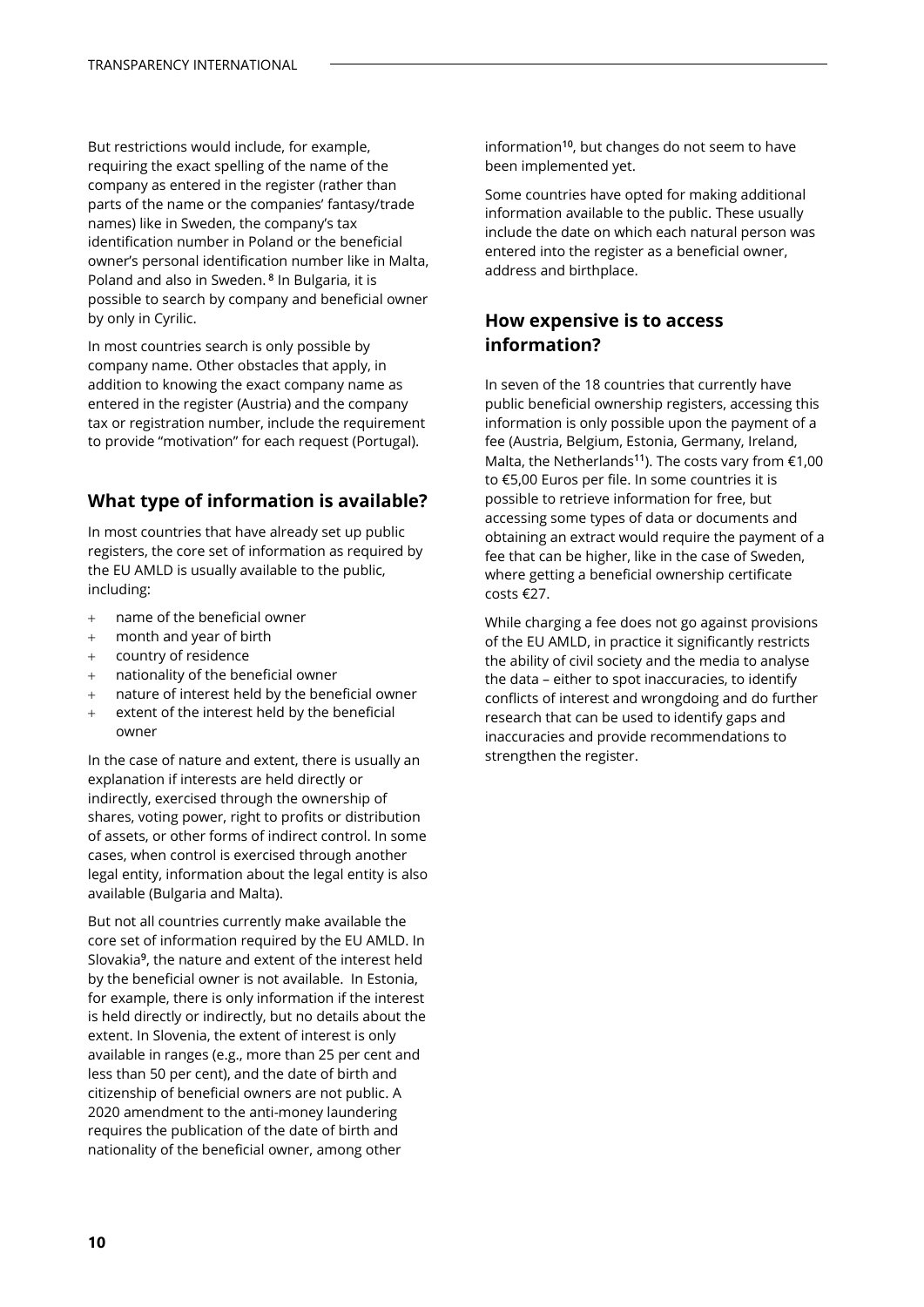### **TABLE 2. INFORMATION CONTAINED IN EU PUBLIC BENEFICIAL OWNERSHIP REGISTERS**

| Country          | Name                                    | <b>Month and</b><br>year of birth           | <b>Country of</b><br>residence | Natio-<br>nality | Nature of Extent of<br>interest | interest                                                                             | <b>Additional information</b>                                                                                                                                                        |
|------------------|-----------------------------------------|---------------------------------------------|--------------------------------|------------------|---------------------------------|--------------------------------------------------------------------------------------|--------------------------------------------------------------------------------------------------------------------------------------------------------------------------------------|
| Austria          | Yes                                     | Yes                                         | <b>Yes</b>                     | <b>Yes</b>       | Yes                             | <b>Yes</b>                                                                           |                                                                                                                                                                                      |
| Belgium          | <b>Partially</b><br>Only the<br>surname | <b>Partially</b><br>Only month<br>of birth  | <b>Yes</b>                     | No               | <b>Yes</b>                      | Yes                                                                                  | Date on which they became the<br>company's beneficial owner                                                                                                                          |
| <b>Bulgaria</b>  | Yes                                     | <b>No</b>                                   | Yes                            | <b>Yes</b>       | <b>Yes</b>                      | <b>Yes</b>                                                                           |                                                                                                                                                                                      |
| Croatia          | Yes                                     | <b>Yes</b>                                  | <b>Yes</b>                     | <b>Yes</b>       | <b>Yes</b>                      | <b>Yes</b>                                                                           |                                                                                                                                                                                      |
| Denmark          | Yes                                     | No                                          | Yes                            | No               | <b>Yes</b>                      | <b>Yes</b>                                                                           | BO address; date on which they became<br>the company's beneficial owner; all<br>companies owned by the beneficial<br>owner as well as all companies<br>registered at a given address |
| Estonia          | <b>Yes</b>                              | Yes                                         | Yes                            | <b>Yes</b>       | <b>Yes</b>                      | No                                                                                   |                                                                                                                                                                                      |
| France           | Yes                                     | Yes                                         | <b>No</b>                      | <b>Yes</b>       | <b>Yes</b>                      | Yes                                                                                  |                                                                                                                                                                                      |
| Germany          | <b>Yes</b>                              | Yes                                         | <b>Yes</b>                     | <b>Yes</b>       | <b>Yes</b>                      | <b>Yes</b>                                                                           |                                                                                                                                                                                      |
| Ireland          | Yes                                     | Yes                                         | <b>Yes</b>                     | <b>Yes</b>       | Yes                             | <b>Yes</b>                                                                           |                                                                                                                                                                                      |
| Latvia           | <b>Yes</b>                              | <b>Yes</b>                                  | Yes                            | <b>Yes</b>       | <b>Yes</b>                      | Yes                                                                                  | Date on which they became the<br>company's beneficial owner and<br>historical beneficial ownership data<br>(upon registration)                                                       |
| Luxem-<br>bourg  | Yes                                     | <b>Yes</b>                                  | <b>Yes</b>                     | <b>Yes</b>       | <b>Yes</b>                      | Yes                                                                                  | BO birthplace and date of the last<br>declaration                                                                                                                                    |
| Malta            | <b>Yes</b>                              | <b>Yes</b>                                  | <b>Yes</b>                     | <b>Yes</b>       | <b>Yes</b>                      | <b>Yes</b>                                                                           | Date on which they became the<br>company's beneficial owner                                                                                                                          |
| Nether-<br>lands | Yes                                     | <b>Yes</b>                                  | <b>Yes</b>                     | <b>Yes</b>       | <b>Yes</b>                      | <b>Yes</b>                                                                           | Date on which they became the<br>company's beneficial owner and<br>registration date                                                                                                 |
| Poland           | Yes                                     | <b>Yes</b><br>Date of birth<br>or ID number | <b>Yes</b>                     | Yes              | <b>Yes</b>                      | <b>Yes</b>                                                                           |                                                                                                                                                                                      |
| Portugal         | <b>Yes</b>                              | <b>Yes</b>                                  | <b>No</b>                      | Yes              | <b>Yes</b>                      | <b>Yes</b>                                                                           | Whether the beneficial owner is<br>of legal age                                                                                                                                      |
| Slovakia         | <b>Yes</b>                              | Yes                                         | <b>Yes</b>                     | <b>Yes</b>       | No                              | No                                                                                   | There is no description of the nature<br>and extent of interest, only a broad<br>description based on the beneficial<br>ownership definition                                         |
| Slovenia         | <b>Yes</b>                              | No                                          | <b>Yes</b>                     | No               | Yes                             | <b>Partially</b><br>the extent of<br>interest held is<br>only available<br>in ranges | Registration date                                                                                                                                                                    |
| Sweden           | Yes                                     | Yes                                         | Yes                            | <b>Yes</b>       | Yes                             | <b>Yes</b>                                                                           |                                                                                                                                                                                      |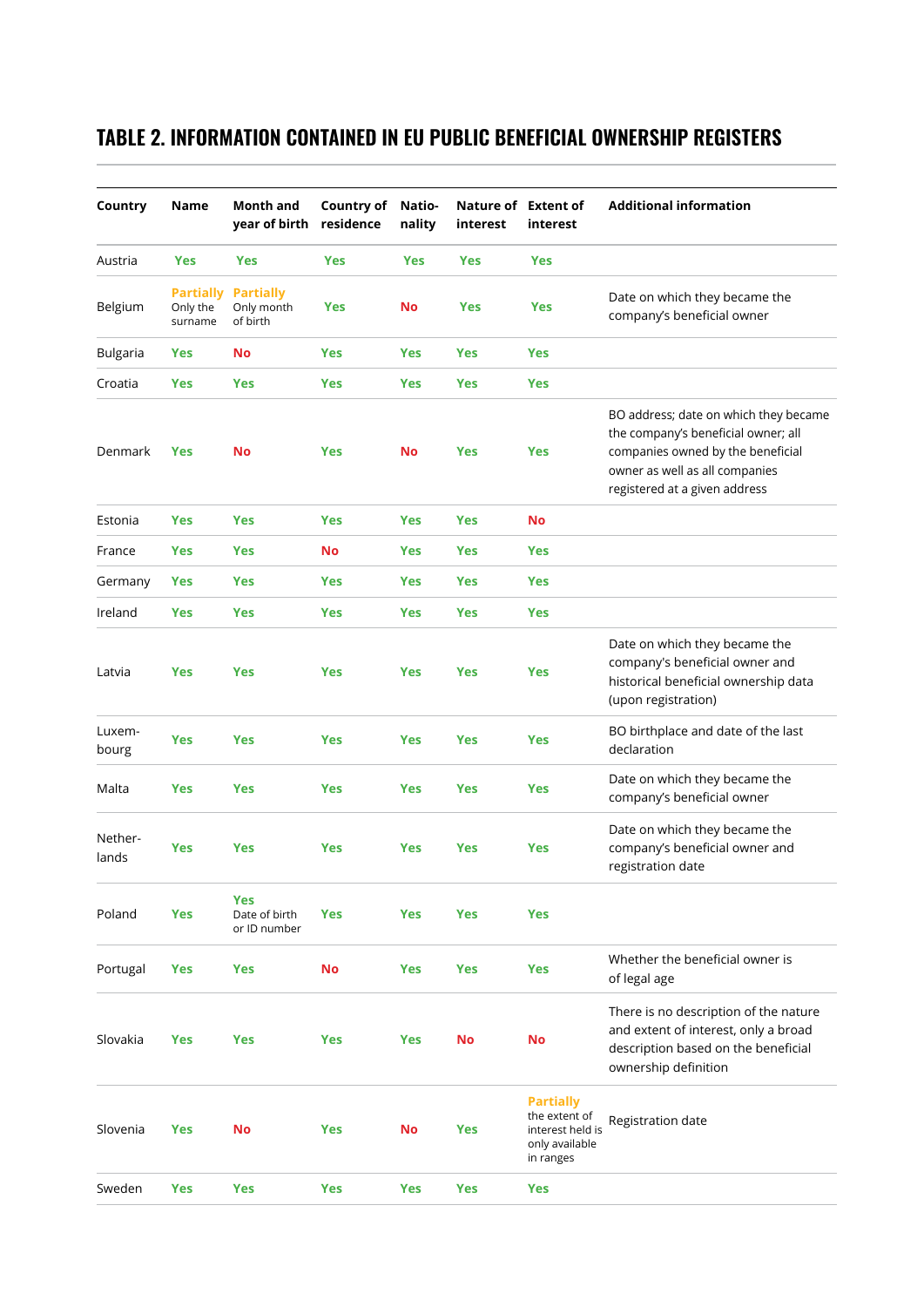# RECOMMENDATIONS

The utility of a beneficial ownership transparency framework in preventing, detecting and prosecuting crimes depends on the quality of registers and on their usability by domestic and foreign competent authorities, businesses, obliged entities and the public, particularly civil society organisations and the media.

The first step to ensure the quality of the register is to collect and make available all key information to identify a beneficial owner and understand their relationship with the legal entity. This information should then be easily accessible. The easier it is for users to search for, analyse connections and crosscheck the data with other information, the more likely it is that authorities and independent actors can identify red flags and potential wrongdoing.

We call on governments of Cyprus, the Czech Republic, Finland, Greece, Hungary, Italy, Lithuania, Romania and Spain to fully implement the 5th EU AMLD and establish public beneficial ownership registers with a matter of urgency.

#### **We call on all EU Member States to:**

- + Disclose, at the very least, all the required data necessary to identify a company's beneficial owner, including, full name, month and year of birth, country of residency, nationality as well as the nature and extent of interests held.
- + Provide a full description of both the nature and extent of interests held, including information on the ownership and control chain, and on all companies through which control is indirectly held.
- + Provide the exact percentage of shares or other interests held.
- Ensure that all members of the public can easily access the register, without restrictions due to nationality or country of residency.
- Provide for adequate search functions, allowing searches using parts of the name of a legal entity and beneficial owner.
- + Improve functionalities of the register, for example, by showing connections between companies, beneficial owners and addresses.
- + Publish the information in open data format.

#### **We call on the European Commission to:**

- Review implementation of the 4th and 5th EU AMLD by Member States and sanction noncompliance.
- Ensure that existing beneficial ownership registers are aligned with the minimum requirements set in the 5th EU AMLD.
- Propose, as part of the forthcoming anti-money laundering rulebook, a set of guidelines to improve the availability of beneficial ownership data as well as to facilitate the interconnectivity of registers across the EU, including:
	- 1. require the disclosure of a legal entity full ownership chain and the exact extent of control exercised by the beneficial owner;
	- 2. clarify registration requirements to remove restrictions and ensure all members of the public have access to beneficial ownership registers;
	- 3. require improved functionalities, including free access to the data as well as better search functions;
	- 4. require beneficial ownership to be published as structured data in machine readable format, for example, in line with Open Ownership's Beneficial Ownership Data Standard (BODS).**<sup>12</sup>**